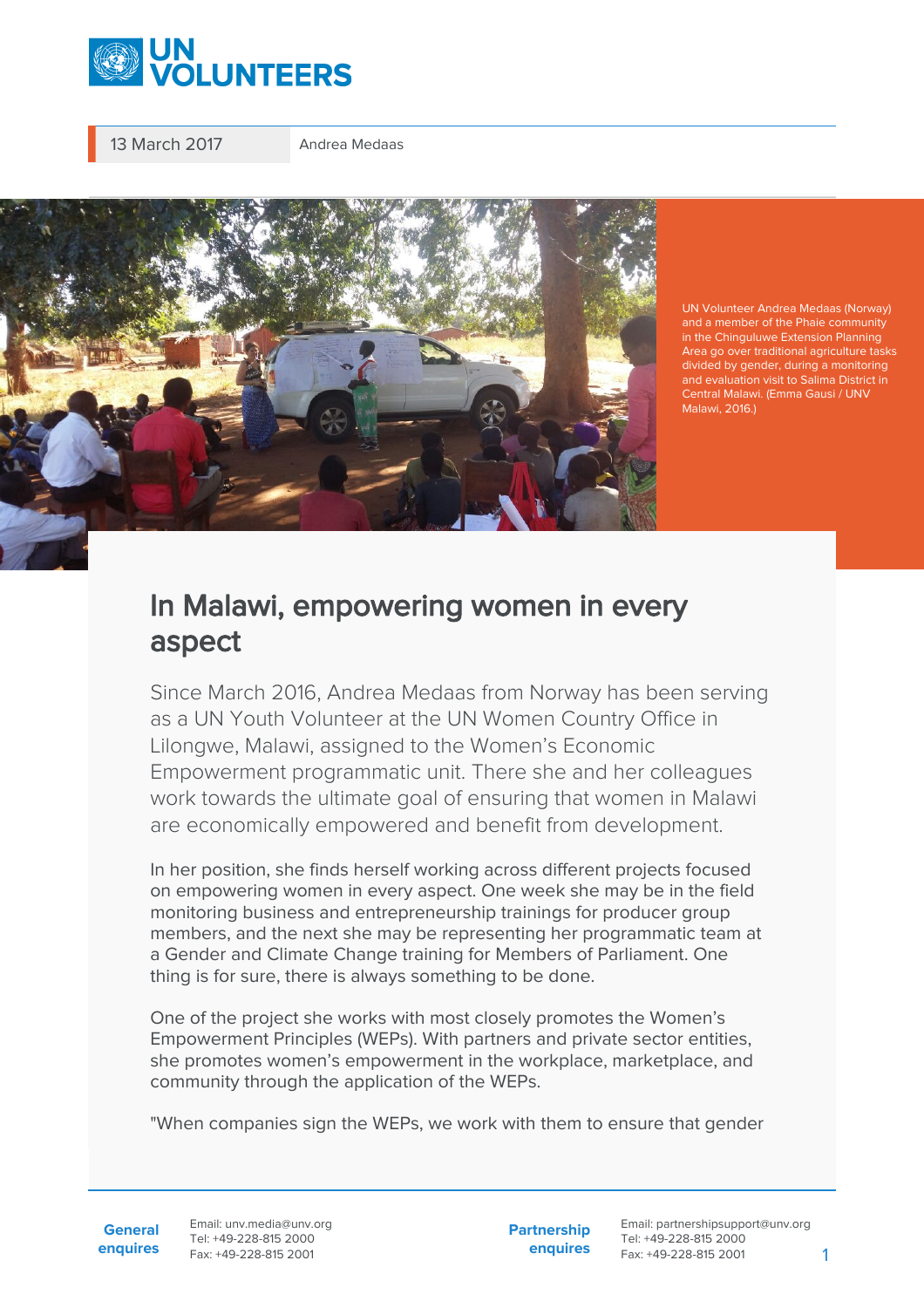

equality is a priority in the way they do business," said Andrea, "not only because it is right, but also because the inclusion of women in the private sector makes financial sense, and leads to economic gains."

"We have launched the WEPs in all regions and nine companies have signed and become champions of the WEPs in the Malawian private sector," she was happy to add.

Andrea enjoys getting out of the office and meeting with beneficiaries who are seeing real changes and improvements to their livelihoods and futures, through the projects that UN Women are implementing.

"One of the most memorable conversations I have had in Malawi was with a woman named Loveness Moses, a 73-year-old mother of eight, who is a beneficiary of the support provided by the Extension Officers who were trained by UN Women," Andrea recalled. This support enabled Mrs. Moses to attend adult literacy classes, and at the age of 73 learn how to read and write. "From there, she was empowered to become a lead farmer in her community, where she is now a champion of gender equality at household level, and an advocate for education," Andrea said.

**44** "I hope to continue to champion the rights of women and girls in my future work and remember, in all of my ventures, that no one should be left behind in the pursuit of a more just, equal and fair world."

For Andrea, this beneficiary serves as a personal inspiration -- a reminder that it's never too late to learn and that empowerment has a ripple effect. "It has the potential to transform not just one life, but generations of lives to follow," the UN Volunteer said. "Women like [Mrs Moses] serve as my motivation to dedicate my time, energy and efforts to the imperative and crucial work of gender equality, and empowering women."

Andrea said that when she was growing up, her family moved around quite a bit; from Norway to the UK, the United States and Russia. "Volunteerism has always appealed to me, especially at a community level – and because first and foremost I consider myself to be a global citizen, my community is the whole world," Andrea said, adding "and that's why it makes sense for me

**General**

**enquires** Fax: +49-228-815 2001 Email: unv.media@unv.org Tel: +49-228-815 2000

**Partnership enquires**

Email: partnershipsupport@unv.org Tel: +49-228-815 2000 Fax: +49-228-815 2001 2